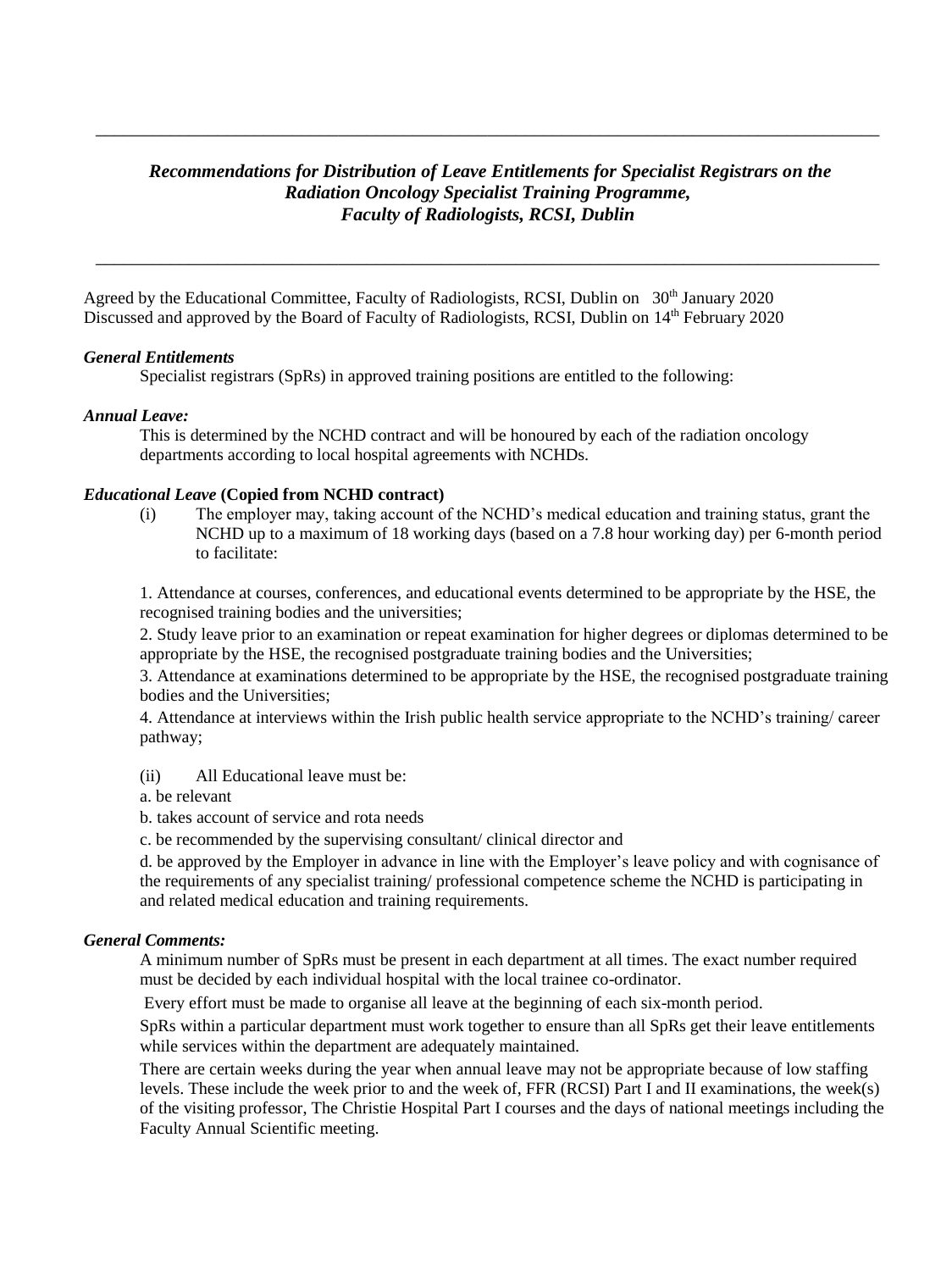## *Educational Leave:*

Recognition must be given to the considerable amount of time spent by radiation oncology SpRs at lectures and tutorials throughout their training and in particular in the months coming up to FFR (RCSI) parts I and II.

To promote fairness and equity across all training centres it must be acknowledged that departments differ significantly in their staffing levels and therefore full educational leave entitlements may not be possible or appropriate.

It is the aim of the faculty and the local co-ordinators to adopt a fair, reasonable and standardised approach to educational leave

Educational leave should be co-ordinated with the local trainee co-ordinator

Travel time to and from relevant exams, courses and conferences must be included in the educational leave taken

## *Faculty educational events included in educational leave:*

Annual Scientific Meeting 1day (optional) Visiting Professor 1 day (optional) Annual Assessment 0.5 days (mandatory )

## *First year (32.5 days)*

| <b>Annual Scientific Meeting</b> | l days                                                                       |
|----------------------------------|------------------------------------------------------------------------------|
| Visiting Professor               | day.                                                                         |
| Annual Assessment                | $0.5$ day                                                                    |
| Human Factor                     | 3 days (could be done in year 2 due to large number of leave days in year 1) |
| *Part 1 FFR teaching courses:    | 15 davs                                                                      |
|                                  |                                                                              |

- Christie November Pharmacology, Chemotherapy and Molecular Biology 5 days
- Christie February Radiobiology and Medical Statistics 5 days
- $\bullet$  Christie May Physics 5days

\*Part 1 FFR Lecture series: (October – June)

• Lectures 12 days (24 weeks of lectures x 0.5 days)

## *Second year (20.5 days)*

| <b>Annual Scientific Meeting</b> | 1 days                                                |
|----------------------------------|-------------------------------------------------------|
| <b>Visiting Professor</b>        | 1 day                                                 |
| <b>Annual Assessment</b>         | $0.5$ day                                             |
| <b>PBL</b>                       | 5 days                                                |
| Human Factor                     | 1 day                                                 |
| *FFR (RCSI) part I               | 2 days                                                |
| *Study leave                     | 10 days (before each sitting of the FFR (RCSI) part 1 |

## *Third year (15.5 days + 12 days if attempting FFR (RCSI) part 1)*

| <b>Annual Scientific Meeting</b> | 1 days                                                                                                      |
|----------------------------------|-------------------------------------------------------------------------------------------------------------|
| <b>Visiting Professor</b>        | 1 day                                                                                                       |
| <b>Annual Assessment</b>         | $0.5$ day                                                                                                   |
| Human Factor                     | 1 day                                                                                                       |
| Lectures                         | 12 days (24 weeks of lectures x 0.5 days)                                                                   |
| *FFR (RCSI) part I               | 2 days                                                                                                      |
| *Study leave                     | 10 days                                                                                                     |
|                                  | *(Assuming SpR has not passed part 1 after 2 attempts – applies to Autumn sittings of chronological year 3) |